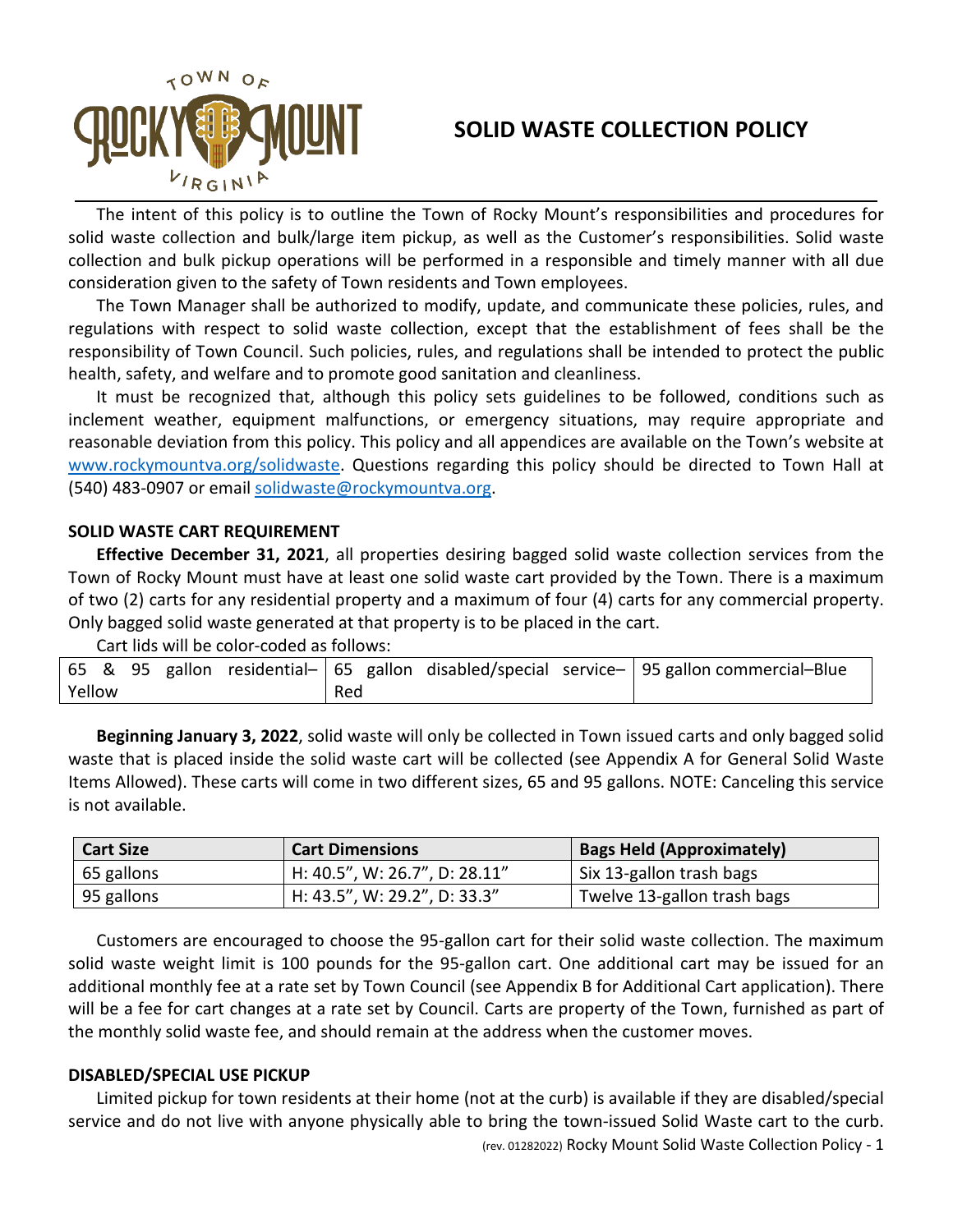All pickups must be within line of sight of the solid waste truck. The 65-gallon solid waste cart (red lid) is the only cart allowed for this service. Residents should call Town Hall at (540) 483-0907 or visit [www.rockymountva.org/solidwaste](http://www.rockymountva.org/solidwaste) to obtain an application for this service (see Appendix C for application). Note that this service application requires your physician's signature.

### **CART EXCHANGE & MAINTENANCE**

Residents are allowed one cart size change in the first ninety (90) days after issue. There will be fee for cart changes at a rate set by Council. One (1) additional cart may be issued for an additional monthly fee at a rate set by Town Council. Residents should call Town Hall at (540) 483-0907 or visit [www.rockymountva.org/s](http://www.rockymountva.org/)olidwaste to obtain an application to exchange or add an additional cart (see Appendix B for application). Carts are property of the Town, furnished as part of the monthly solid waste fee, and should remain at the address when the customer moves.

The Town will replace town-issued solid waste carts which have become unusable without fault to the customer. A replacement town-issued solid waste cart will be provided when a new occupant moves into a residence and the original town-issued cart is missing. The Town will seek reimbursement from the property's previous occupant.

Residents are responsible for repair or replacement costs of town-issued solid waste carts when the Town makes a determination that the damage or disappearance of the solid waste cart is not the responsibility of the Town or through normal use.

## **LOCATION OF CARTS FOR COLLECTION**

All solid waste carts shall be accessible to collection crews. Carts shall be placed on a relatively level area in front of the premises, adjacent to but not on the roadway; no farther than eight (8) feet from the edge of the road pavement. Carts shall be positioned with the lid opening facing the road and the handles/hinge facing the property. If two carts are used, the carts shall be placed at least three (3) feet apart from any object (see Appendix D for visual examples of correct cart placement). Carts shall not be placed behind vehicles or mailboxes or in the roadway and should be located clear from overhead obstructions.

If the collection crew detects hazardous or improperly bagged materials, the crew will place a tag on the cart indicating the problem and the cart will not be emptied. If the problem is corrected, the solid waste will be collected the following week.

## **COLLECTION DAYS & TIMES INCLUDING HOLIDAYS**

All solid waste carts shall be placed in collection locations stated above by 7:00 a.m. on the scheduled collection day noted below. Solid waste carts should be removed from the collection location by 10:00 p.m. the day of collection (see Appendix E for collection route map). A map of the collection routes can also be found at [www.rockymountva.org/solidwaste.](http://www.rockymountva.org/solidwaste)

No parking is allowed on the street from 7:00 a.m. – 3:00 p.m. on the resident's solid waste collection day. Solid waste is collected once per week using the following schedule:

- **TUESDAY** Solid waste is collected for areas east of Main Street and north of the railroad tracks on North Main Street.
- **WEDNESDAY** Solid waste is collected for areas west of Main Street.
- **THURSDAY** Solid waste is collected for the areas of Franklin Heights, center of town around the high school and Donald Street as well as 40 East and all walk up/special pickups.

In the event a state holiday falls on a scheduled bagged solid waste collection day, the collection days shall be moved to the first regular business day after the holiday. For example, if Christmas Day falls on a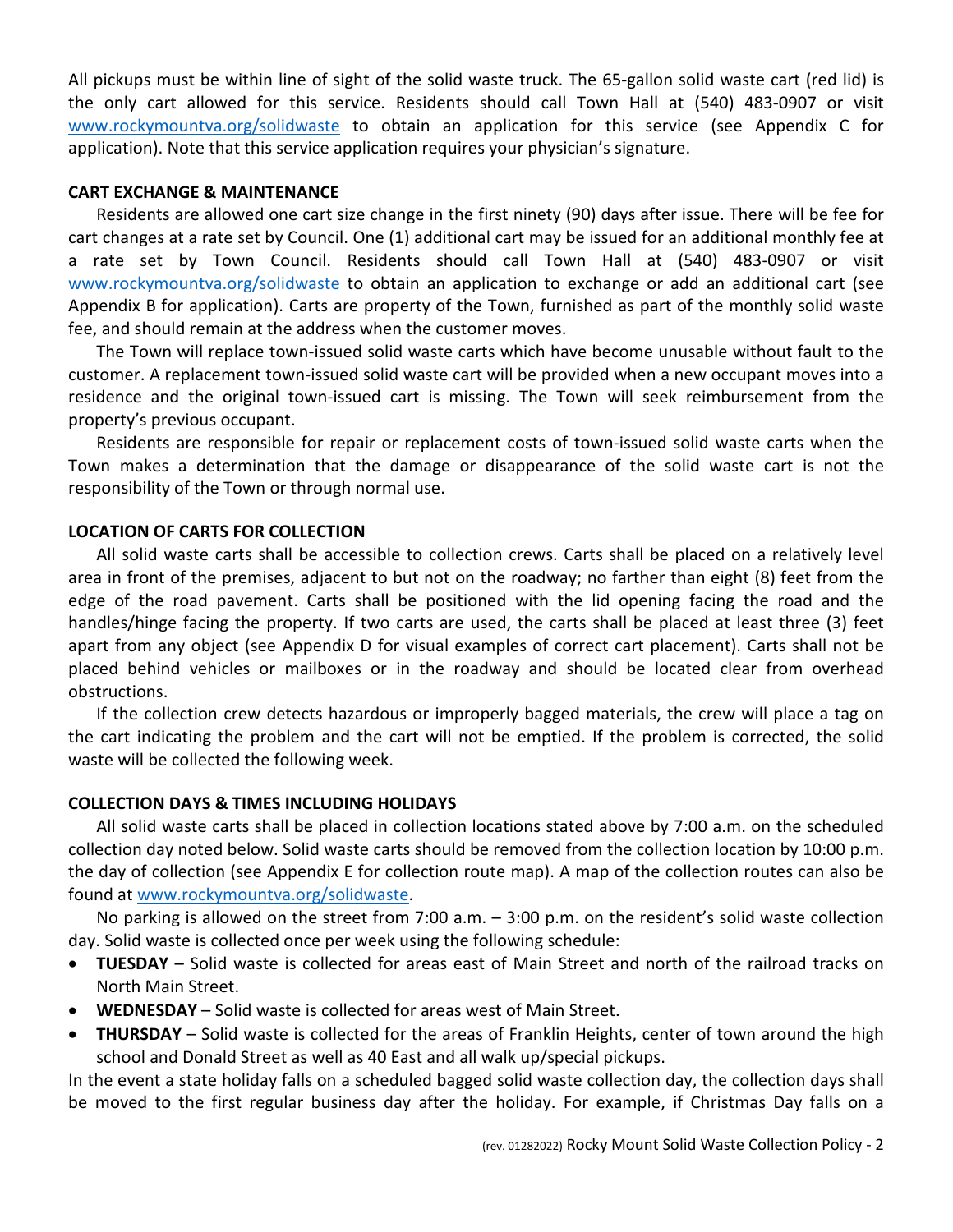Tuesday, the Tuesday route will be moved to Wednesday, Wednesday's routes will be moved to Thursday, and Thursday's routes will be moved to Friday. Residents will be notified of these changes.

### **BULK/LARGE ITEM PICKUP**

The Town will pick up bulk/large items the FIRST Monday of every month. In the event a state holiday falls on a scheduled bulk/large item pickup collection day, the collection day shall be moved to the SECOND Monday. Residents can set out large/bulk items and brush at the curb by 7:00 a.m. the first Monday (or second Monday if first Monday is a holiday) of every month. The Town will start pickup of these items on the FIRST MONDAY of every month. Residents can place the materials at the curb no earlier than the Saturday before the collection day. Bulk pickup is only available for residential households and is not a service available to commercial properties (see Appendix F for acceptable items for bulk pickup).

## **ADOPT A TRUCK PROGRAM**

Residents can request that the Town bring a dump truck to their residence and leave it overnight to be used for large cleaning. A fee is charged for this service at a rate set by Town Council and the following rules apply:

- Each residential parcel is allowed to use the dump truck up to four (4) times per year.
- Only household solid waste is allowed, no commercial or business use.
- Hazardous materials or debris that is not accepted at the landfill cannot be put into the dump truck.
- Construction materials are not allowed since the landfill charges a tipping fee for this material. Residents violating this will forfeit future use of the dump truck. Any tipping fees resulting in this use will be added to the customers' utility bill.
- The dump truck will be delivered by 3:30 p.m. on the date reserved and will be picked up by 7:30 a.m. the following day. The dump truck cab will be locked, and keys removed.
- All items must be placed inside the truck bed by hand.
- The requesting individual is responsible for any damage done to the dump truck.
- The Town reserves the right to decline a dump truck request if the requesting individual has a history of violating these rules and/or if the Town believes that the request is to dispose of inappropriate materials.

## **SOLID WASTE COLLECTION ON PRIVATE PROPERTY**

Town employees or vehicles will not enter onto private property to remove solid waste except as noted for disabled residents.

## **PRIVATE SOLID WASTE COLLECTION SERVICE REQUIRED**

Apartment houses, condominiums, complexes, commercial properties, businesses and buildings or any customer service location needing more than four (4) Town-issued solid waste carts shall be required to have private solid waste collection service.

## **DEPARTURE FROM POLICY**

The Town Manager is authorized to make adjustments to this policy as necessary.

## **LIMITED PICKUP OUTSIDE OF TOWN LIMITS**

The Town will determine which streets on the outskirts of town are eligible for pickup. A major factor is the street or residence's proximity to current town routes.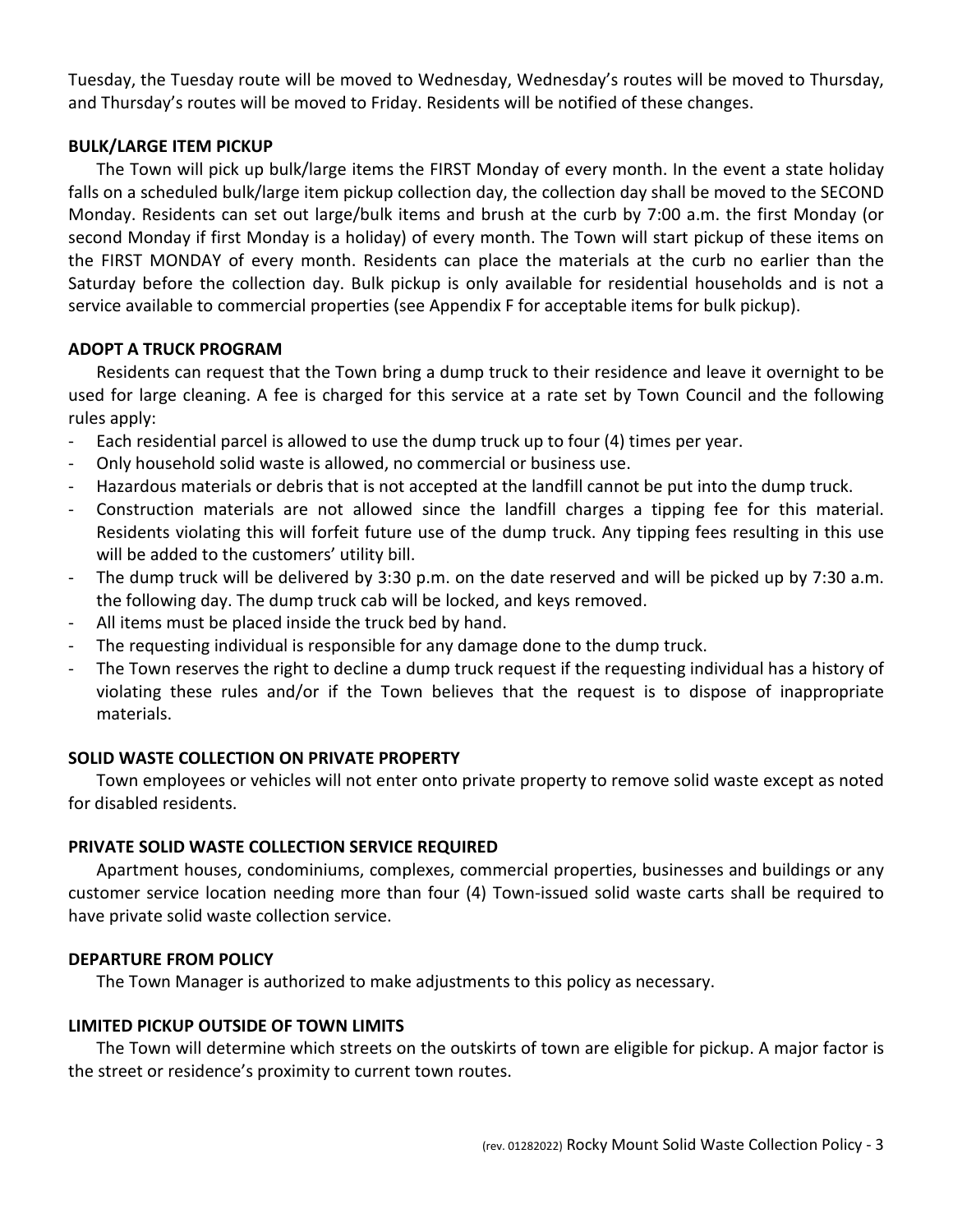## **APPENDICES**

- A. General Solid Waste Items Allowed (Page 5)
- B. Application for Additional Cart or Cart Exchange (Page 6)
- C. Application for Disabled/Special Service Solid Waste Pick-Up (Page 7)
- D. Examples of Correct Cart Placement (Pages 8)
- E. Solid Waste Collection Route Map (Page 9)
- F. Bulk/Large Item Listing (Page 10)
- G. Solid Waste Collection Frequently Asked Questions (FAQ's) (Pages 11-12)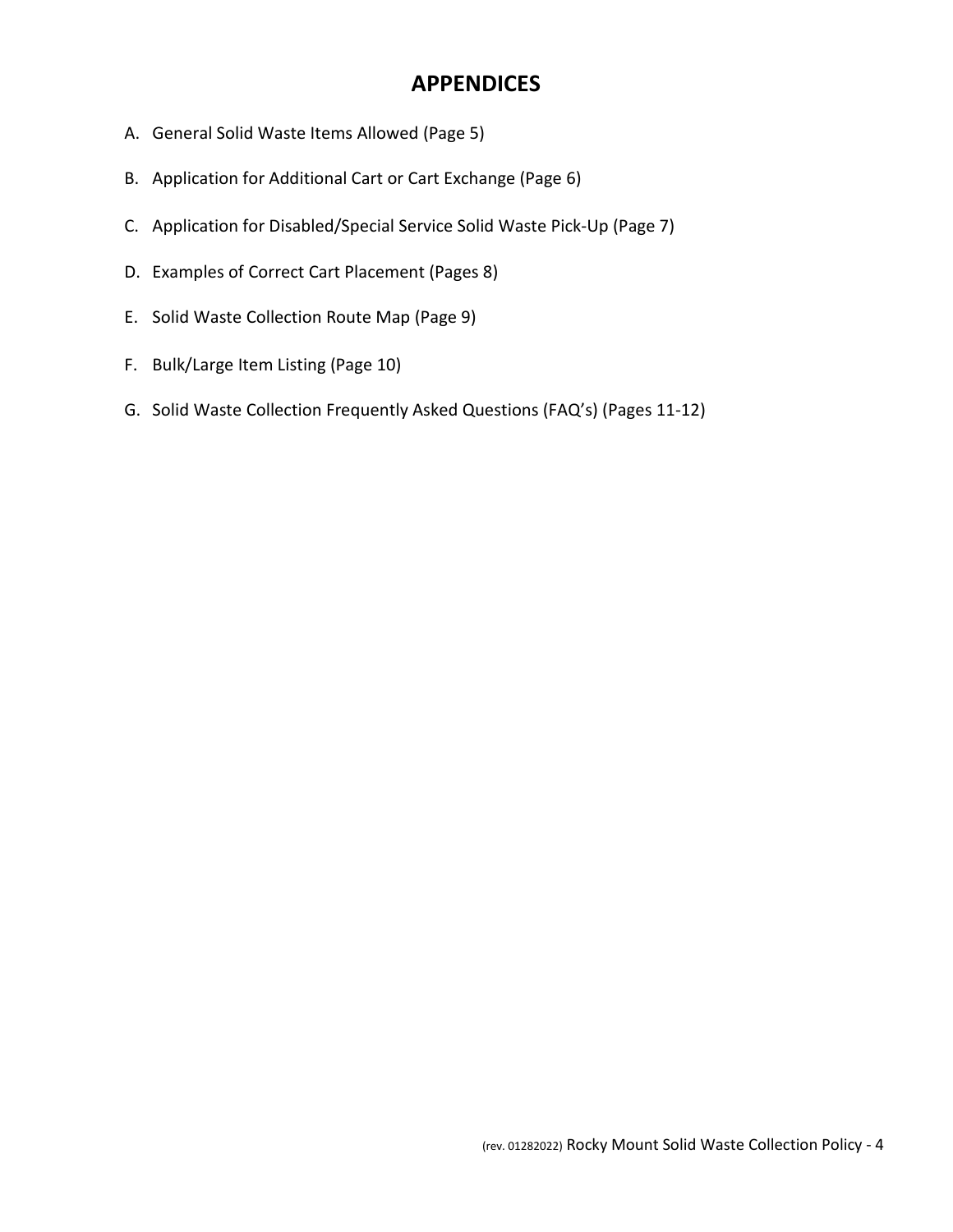

# **General Solid Waste Items Allowed**

Rocky Mount strives to provide a great curbside solid waste collection service at a price that makes it easy for our citizens and businesses to help us create a clean and beautiful community. So that we can collect your solid waste safely and effectively, while at the same time keeping costs low, there are a few rules you must follow:

- Containers must be at the curb by 7 a.m. on the scheduled collection day.
- Trash must be placed inside a closed bag or can liner.
- Bagged trash must be placed inside the Town cart provided.
- Be aware of holidays that may affect garbage collection.
- Containers must be removed from the curb by 10 p.m. the day of collection.
- The following items will not be accepted by the Town as part of your solid waste collection service: gasoline, oil, antifreeze, batteries, paint, acid, construction materials, tires, propane, dirt and sod, rocks, concrete, bricks, metal, tanks, or oil tanks.
- Large amounts of brush, leaves and yard waste should be reserved for the monthly large item pick up dates only.
- The Town will only dump two (2) cans per residential and four (4) cans for commercial per week.
- Trash set out for collection in an unapproved container or containing inappropriate items will result in a surcharge of \$10 per occurrence. The home or commercial occupant must clean up trash that blows out of trash cans or that is disturbed by animals. If the Town is required to clean up loose trash, the actual cost of cleanup will be assessed to your utility bill.
- Limited pickup at your home (not at the curb) is available if you are disabled and do not live with anyone physically able to bring the trash to the curb. All applicants must have the application signed by a physician.
- The Town may run two trucks on inclement weather days which will allow solid waste that day to be collected in the morning hours.
- Used syringes are not allowed in your trash. The Town can supply residential customers with a "sharps" box that you can use to dispose of syringes. These are available free of charge for pickup at the Town Municipal Building at 345 Donald Avenue. Used boxes may also be dropped off at this address for disposal.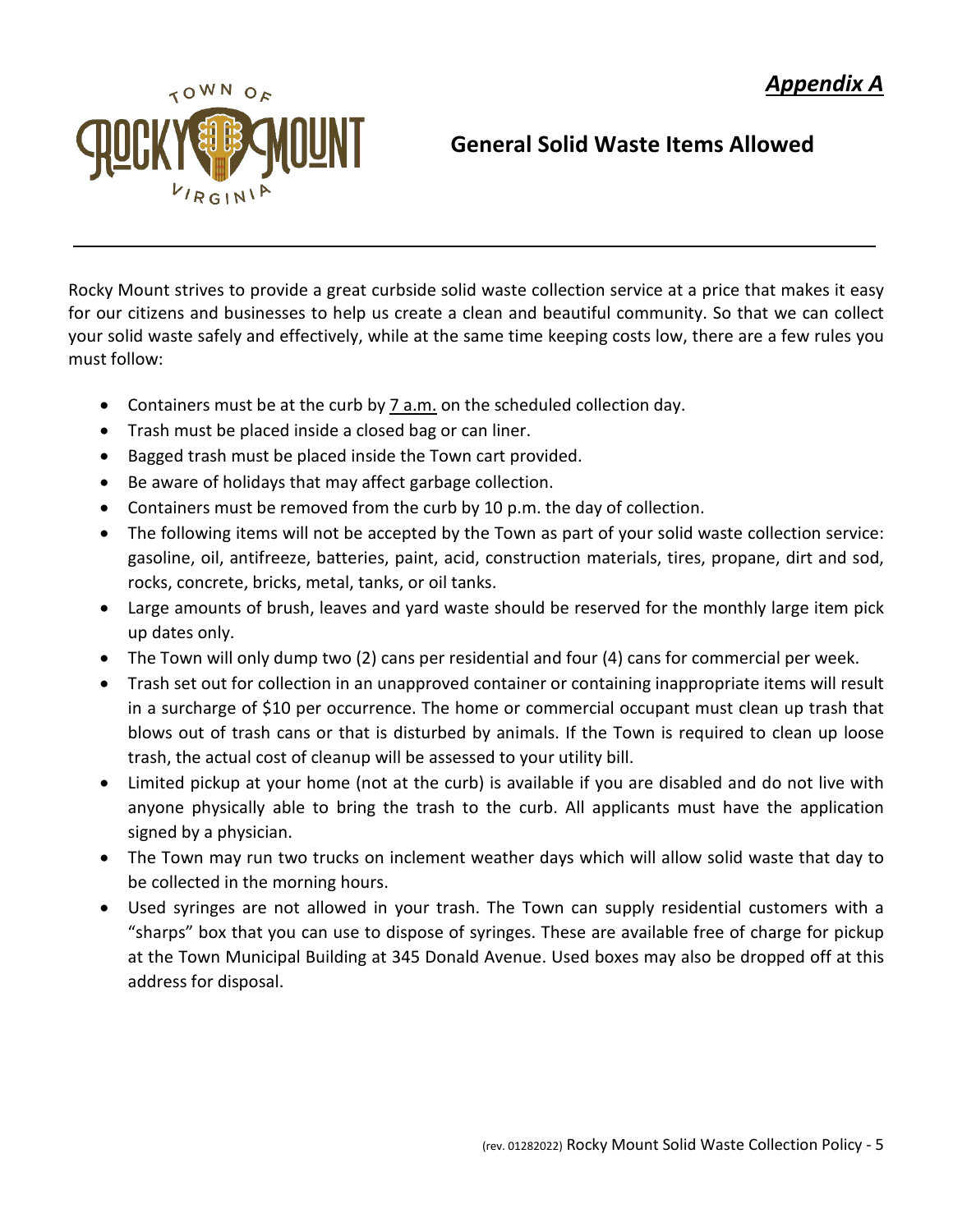

# **APPLICATION FOR ADDITIONAL CART OR CART EXCHANGE**

| DATE OF REQUEST:        |  |
|-------------------------|--|
| <b>FULL NAME:</b>       |  |
| <b>SERVICE ADDRESS:</b> |  |
| <b>PHONE NUMBER:</b>    |  |

#### **ADDITIONAL CART REQUEST:**

I, \_\_\_\_\_\_\_\_\_\_\_\_\_\_\_\_\_\_\_\_\_\_\_\_\_\_\_\_\_\_\_\_\_\_, am requesting one (1) additional 65/95 (circle one) gallon solid waste cart for the property located at  $\qquad \qquad$  . I understand that there is a limit of two (2) solid waste carts per residential address, an additional monthly fee and a delivery fee for the second solid waste cart at a rate set by Town Council.

### **CART EXCHANGE REQUEST:**

I, \_\_\_\_\_\_\_\_\_\_\_\_\_\_\_\_\_\_\_\_\_\_\_\_\_\_\_\_\_\_\_\_\_\_, am requesting a solid waste cart exchange for the property located at Lettian and I would like to exchange it for a lettiant or track of  $65/95$  (circle one) gallon, and I would like to exchange it for a 65/95 (circle one) gallon. I understand that there is a fee for cart exchanges more than ninety (90) days after cart issue and a delivery fee for the new cart at a rate set by Town Council.

#### **BILLING:**

Billing for the additional/exchanged solid waste carts will be included in the resident's water/sewer billing. Fees are not pro-rated or adjusted. Resident acknowledges that delinquent balances may result in the removal of the additional cart from the property. Please allow 5-7 business days for delivery of additional/exchanged solid waste cart.

|                                                 | Date: ______________________              |  |  |
|-------------------------------------------------|-------------------------------------------|--|--|
| <b>OFFICE USE ONLY</b>                          |                                           |  |  |
| Utility Account Number: _______________________ | Application Received By: ________________ |  |  |
|                                                 |                                           |  |  |
|                                                 | Date Entered: ___________________________ |  |  |

(rev. 01282022) Rocky Mount Solid Waste Collection Policy - 6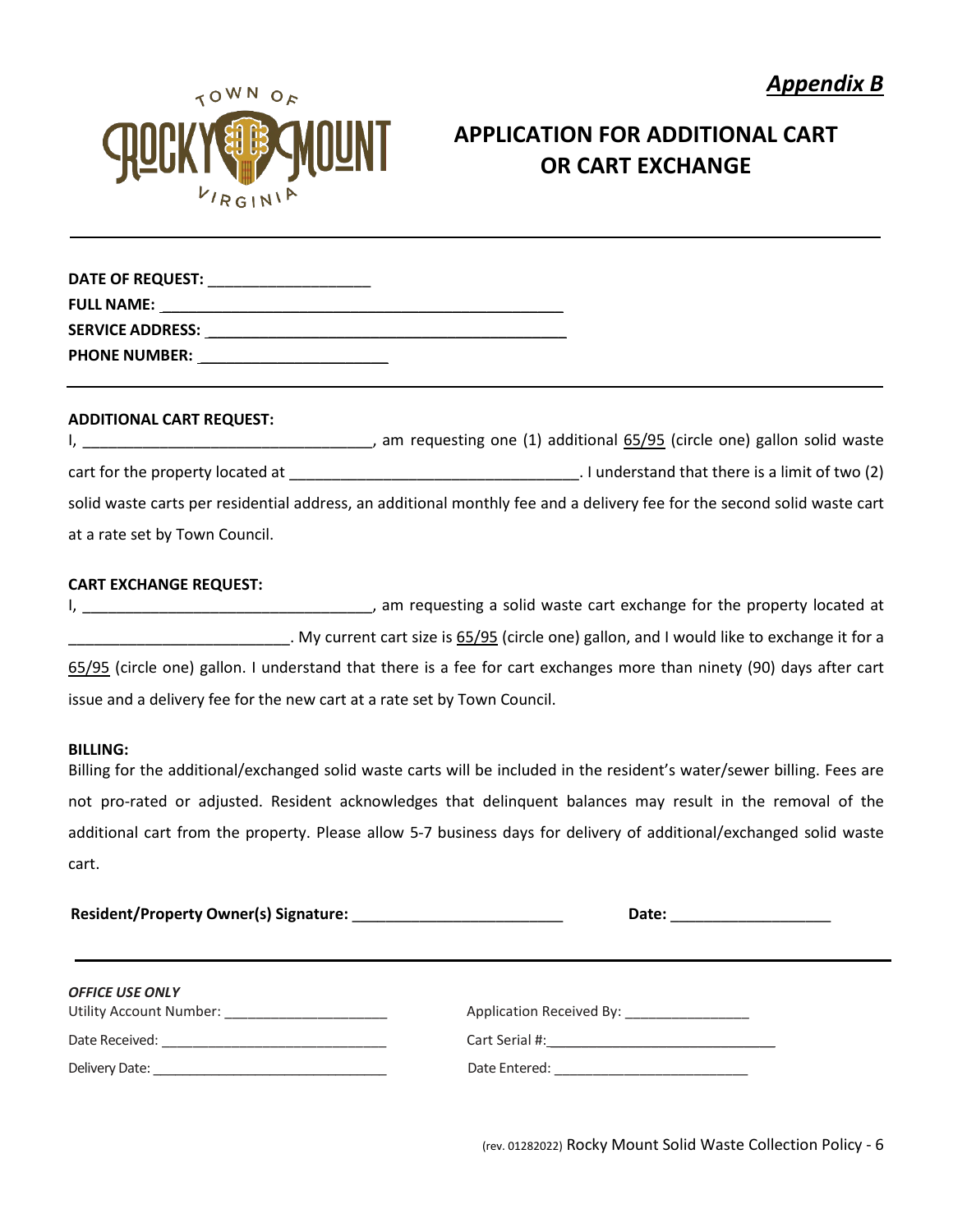



# **DISABLED/SPECIAL SERVICE APPLICATION FOR SOLID WASTE PICK-UP**

PLEASE NOTE: To qualify for disabled/special service pick-up, the applicant must live alone, or all residents of the dwelling must also qualify for the service.

#### *Section 1: To Be Completed by Applicant*

| 1.                              | Resident's Name:                                                                                                     |                                                                                                                                                                                                                                         |  |
|---------------------------------|----------------------------------------------------------------------------------------------------------------------|-----------------------------------------------------------------------------------------------------------------------------------------------------------------------------------------------------------------------------------------|--|
| 2.                              | <b>Street Address:</b>                                                                                               |                                                                                                                                                                                                                                         |  |
| 3.                              | <b>Phone Number:</b>                                                                                                 |                                                                                                                                                                                                                                         |  |
| 4.                              | Please initial the appropriate section below:                                                                        |                                                                                                                                                                                                                                         |  |
|                                 | _____ There are no other individuals residing at the above address.                                                  |                                                                                                                                                                                                                                         |  |
| attached.                       |                                                                                                                      | All others residing at the above address are also elderly or disabled and a notice from their physician is                                                                                                                              |  |
| 5.                              |                                                                                                                      | Describe preferred location for pick-up (must be within line of sight of solid waste truck, no obstructed views):                                                                                                                       |  |
|                                 |                                                                                                                      |                                                                                                                                                                                                                                         |  |
|                                 |                                                                                                                      |                                                                                                                                                                                                                                         |  |
|                                 |                                                                                                                      | Section 2: To Be Completed by Physician/Doctor for the Applicant and Other Residents as Needed                                                                                                                                          |  |
|                                 |                                                                                                                      | that it may pose an undue hardship to meet normal requirements of the Town of Rocky Mount's ordinance for curb-side weekly<br>garbage collection and that special exception should be made to accommodate this person for this service. |  |
| Check One                       |                                                                                                                      |                                                                                                                                                                                                                                         |  |
| $\begin{bmatrix} \end{bmatrix}$ | This condition is permanent.                                                                                         |                                                                                                                                                                                                                                         |  |
| $\begin{bmatrix} \end{bmatrix}$ |                                                                                                                      | This condition is temporary and will be re-checked on __________________________.                                                                                                                                                       |  |
|                                 |                                                                                                                      |                                                                                                                                                                                                                                         |  |
|                                 | (Attending Physician)                                                                                                | (Date)                                                                                                                                                                                                                                  |  |
|                                 | (Applicant Signature)                                                                                                | (Date)                                                                                                                                                                                                                                  |  |
|                                 | After signature by physician, please return to:<br>Town of Rocky Mount<br>345 Donald Avenue<br>Rocky Mount, VA 24151 |                                                                                                                                                                                                                                         |  |

For questions, please call (540) 483-0907 or email [solidwaste@rockymountva.org](mailto:solidwaste@rockymountva.org) *Office use only: Six (6) month follow up: Date called: \_\_\_\_\_\_\_\_\_\_\_\_\_\_*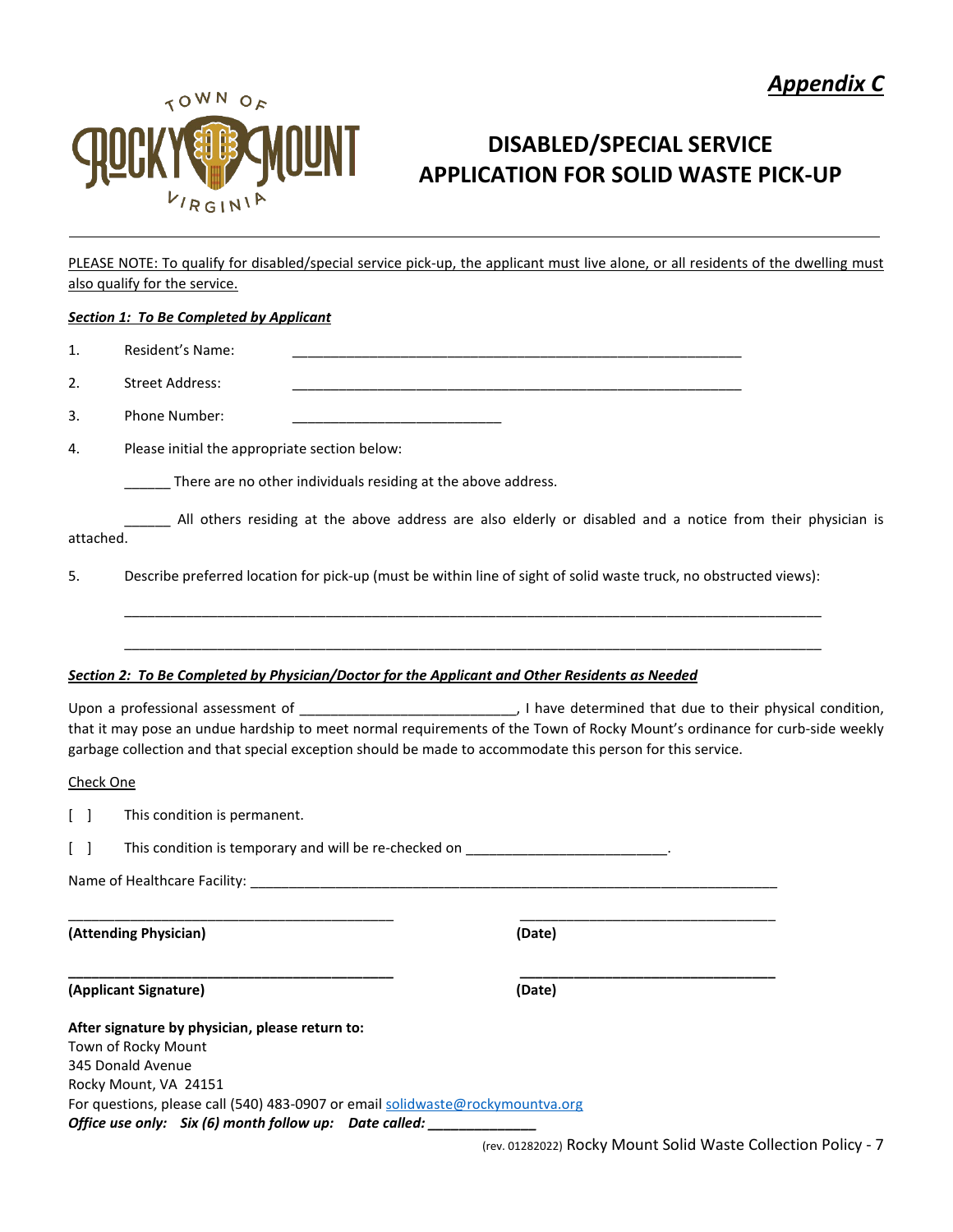

## **Examples of Correct Cart Placement**



Place your cart on a relatively level area in front of the premises, adjacent to but not on the roadway. Your cart should be no more than eight (8) feet from the edge of the road's pavement.



Position your cart with the lid opening facing the road and the handles/hinge facing the property.



If two carts are used, place carts at least three (3) feet apart from each other and clear of overhead obstructions. Do not place the cart behind vehicles or mailboxes or in the roadway.



Driveway with no sidewalk: Place cart in the grassy area at the edge of the driveway away from mailboxes and other obstructions. Position so the front faces the street and the hinge is pointed toward the premises.



Sidewalk with no grass median: Place the cart with the front facing the street and the wheels tight against the curb.



Sidewalk with grass median: Place the cart with the front facing the street and the cart positioned in the grass close to the edge of the curb and at least four feet from other trees or obstructions.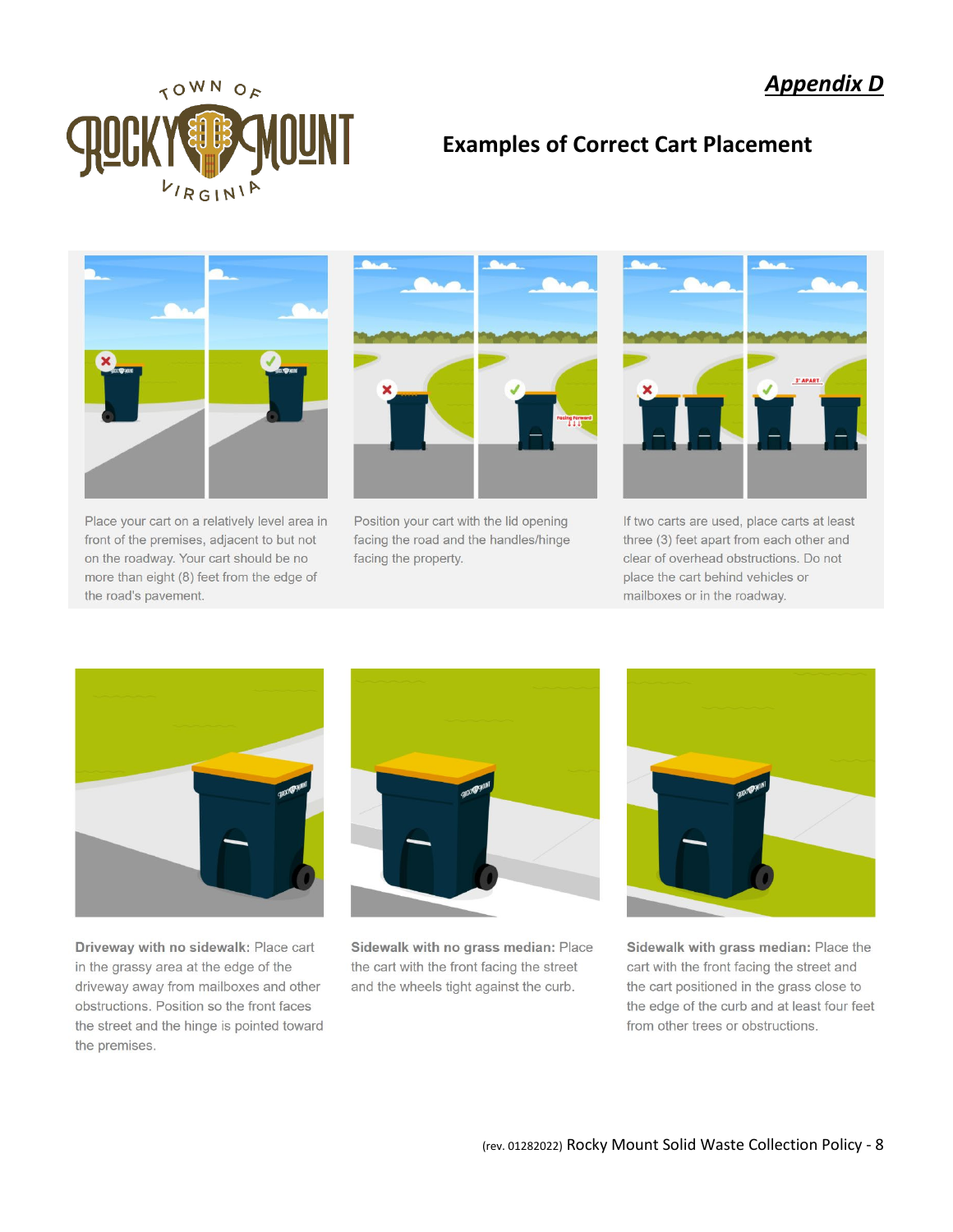

Solid Waste Collection Route Map

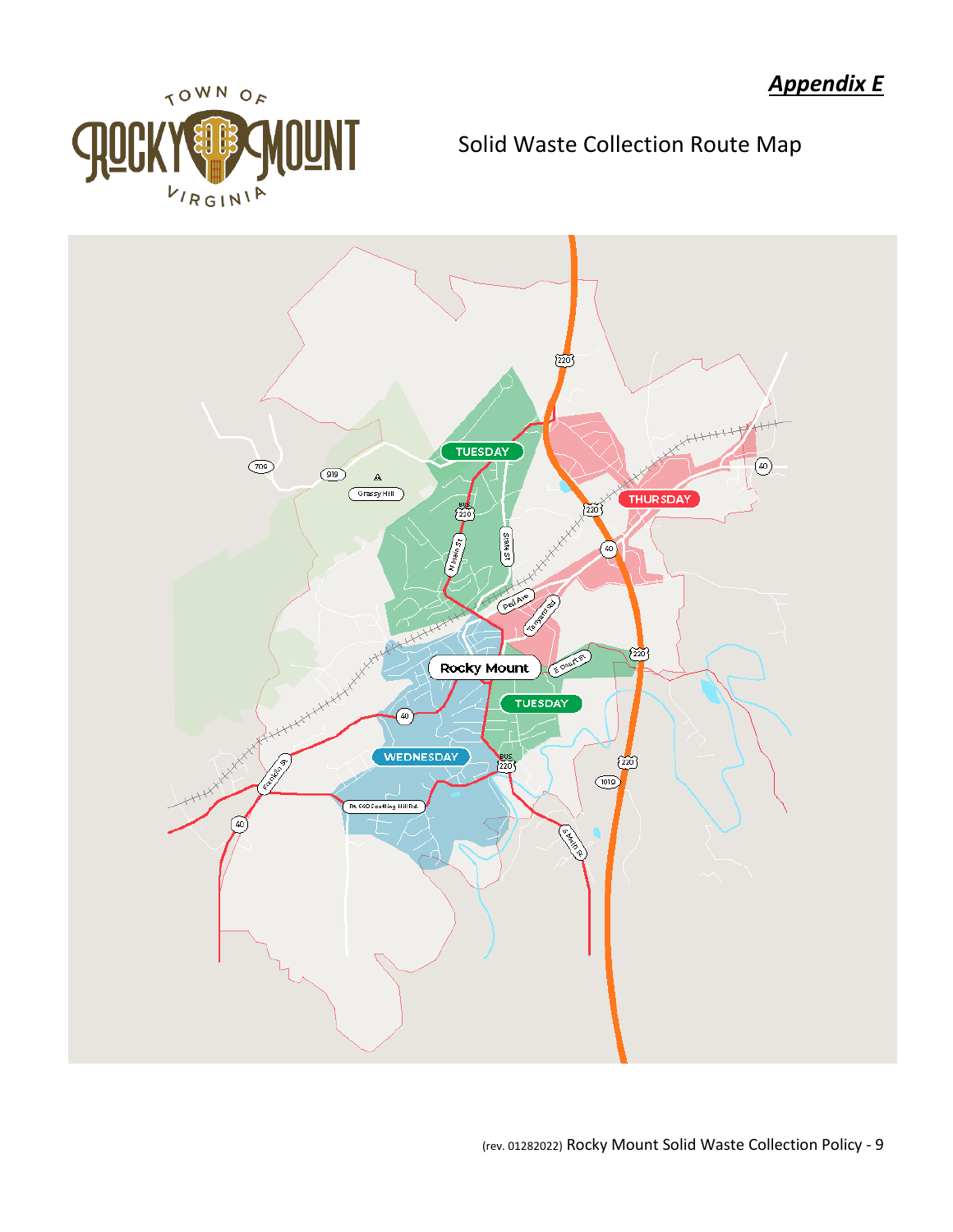

# **Bulk/Large Item Listing**

The Town will pick up bulk/large items the first Monday of every month (second Monday if the first Monday is a holiday). Residents can set out bulk/large items and brush no earlier than the Saturday before the collection day with the following guidelines:

- Large item and brush pick up is available for residential households only. Commercial properties are ineligible for large item pickup.
- Town will not pickup from rental properties that have been evicted or left with a large number of items behind.
- Bulk items (furniture, appliances, boxes, bags, etc.) should not exceed a pickup truck load per collection.
- Bulk Items and Brush piles must be separated.
- Brush piles can be no larger than a pickup truck load (6'x6'x6'). Brush can be no more than 12 inches in diameter and 6 feet in length. Small stumps of the same size (12 inches in diameter) or less that are free of dirt, rock, and other debris can also be collected. Town of Rocky Mount will only collect one (1) 6'x6'x6' pile each regularly scheduled brush pick up a month. Please put all limbs facing the same way.
- No materials from contracted jobs or land-clearing will be collected.
- Small amounts of homeowner generated building material may be collected during bulk collection. The material must be no more than a 6'x6'x6' pile (a pickup truck load) and must not contain any roofing shingles, asphalt, brick, or concrete. Town of Rocky Mount will only collect one (1) 6'x6'x6' pile each regularly scheduled bulk pick up a month.
- Building materials include small amounts of lumber (less than three feet in length), wood from trim, paneling, small amounts of containerized drywall or ceiling tile, and PVC or galvanized pipe (less than three feet in length).
- Crossties will not be collected via bulk/brush collection.
- Landscape timbers that are no longer than 3 feet in length may be collected.
- Packing peanuts should be contained in a sealed box or sealed plastic bag to prevent the Styrofoam from blowing around the street.
- Rugs/carpet should be rolled in lengths not to exceed 6 feet.
- Paint can only be collected if it is latex or water-based and completely dried in the can. Residents may mix sawdust, sand, or kitty litter with wet paint to aid in the drying process.
- Please either tape or wrap glass (mirrors, windows, shower doors) or break the glass ahead of time and double bag the shards. This practice has two benefits: collectors avoid injury due to broken glass and glass shards that spray out of the truck do not lie in the road for vehicles to run over.
- Brush cuttings and tree limbs resulting from commercial tree trimming operations (contractor/commercial waste) will not be collected.
- Debris waste and tree stumps larger than 12 inches in diameter will not be collected.
- Grass clippings and leaves must be bagged.
- Any material that may be windblown must be bagged.
- No dead animals, tires, or hazardous material.
- No individual piece or container may weigh more than 30 pounds.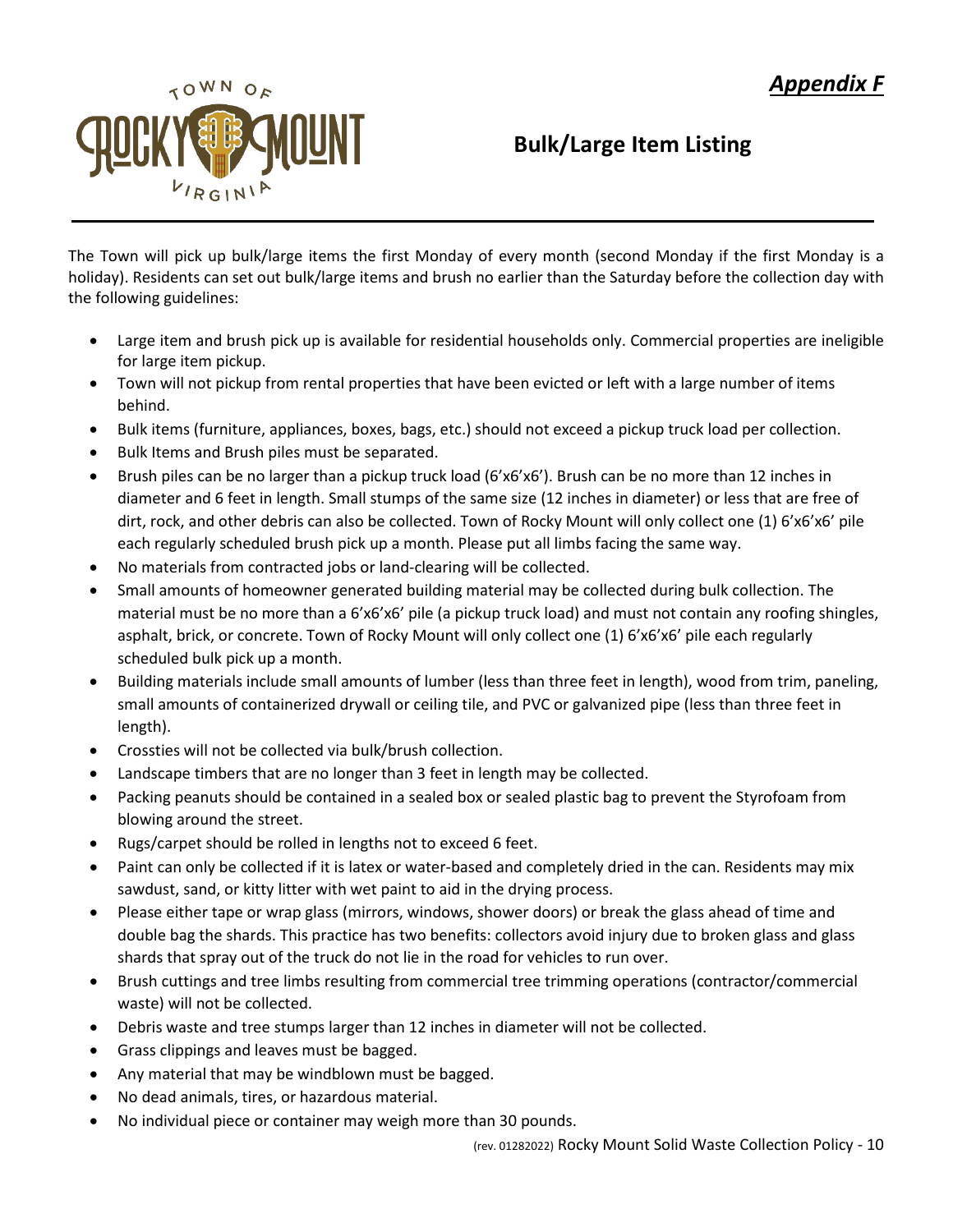

# **Solid Waste Collection Frequently Asked Questions (FAQ's)**

Beginning with solid waste collection on Monday, January 3, 2022, the Town will only collect bagged solid waste weekly placed in a Town-issued solid waste cart. The following is a list of some frequently asked questions regarding the new solid waste collection requirements in the Town of Rocky Mount. If you have other questions not listed below, please review the Town's Solid waste Collection policy on our website at [www.rockymountva.org/solidwaste,](http://www.rockymountva.org/solidwaste) contact Town Hall at (540) 483-0907 or email [solidwaste@rockymountva.org.](mailto:solidwaste@rockymountva.org)

**What type of solid waste container should I use?** Beginning January 3, 2022, bagged solid waste will only be collected in Town-issued carts. These carts come in two different sizes, 65 and 95 gallons.

| <b>Cart Size</b> | <b>Cart Dimensions</b>        | <b>Bags Held (Approximately)</b> |
|------------------|-------------------------------|----------------------------------|
| 65 gallons       | H: 40.5", W: 26.7", D: 28.11" | Six 13-gallon trash bags         |
| 95 gallons       | H: 43.5", W: 29.2", D: 33.3"  | Twelve 13-gallon trash bags      |

There is a maximum of two (2) carts for any property and a maximum of four (4) carts for any commercial property. Only bagged solid waste generated at that property is to be placed in the cart. Cart lids will be color-coded as follows:

65 & 95 gallon residential–Yellow | 65 gallon disabled/special service–Red | 95 gallon commercial–Blue

Customers are encouraged to choose the 95-gallon cart for their solid waste collection. The maximum solid waste weight limit is 100 pounds for the 95-gallon cart. One (1) additional cart may be issued for an additional monthly fee at a rate set by Town Council as well as a \$25 delivery fee. Carts are property of the town, furnished as part of the monthly solid waste fee and should remain at the address when the customer moves.

**Why are these new solid waste carts required?** In 2021, the Rocky Mount Town Council determined that the best way to improve service to customers and to reduce workers compensation claims due to solid waste collection is to attempt to minimize or eliminate the need for the workers to lift and throw bags and small cans. In late 2021, the Town purchased a new automated solid waste truck. This new truck, which will become the primary collection vehicle, will only have a driver who also works the remote arm to pick up the solid waste carts. This mechanism will work with the town-issued solid waste carts but not bags or regular garbage cans. The hopper is about 4 to 6 feet above the driver's head, which makes throwing the bag or cans extremely difficult and dangerous. A 12-foot vertical clearance is necessary for the truck's lifting arm to elevate the cart. Please place all carts away from overhead obstructions.

**What is included in solid waste collection services and how many carts can I use?** Solid waste collection services include the Town's curbside solid waste collection service. The fee for these services is billed monthly per cart up to two (2) for residential and four (4) for commercial properties at a monthly rate set by Town Council. NOTE: Canceling this service is not available.

**What if I want a different size cart?** Residents are allowed one cart size change in the first 90 days after issue. There will be a fee for any cart changes after that at a rate set by Council. One additional cart may be issued for an additional monthly fee at a rate set by Town Council as well as a delivery fee. Carts are property of the town, furnished as part of the monthly solid waste fee and should remain at the address when the customer moves. The completion of an "Additional Cart or Cart Exchange" application is required.